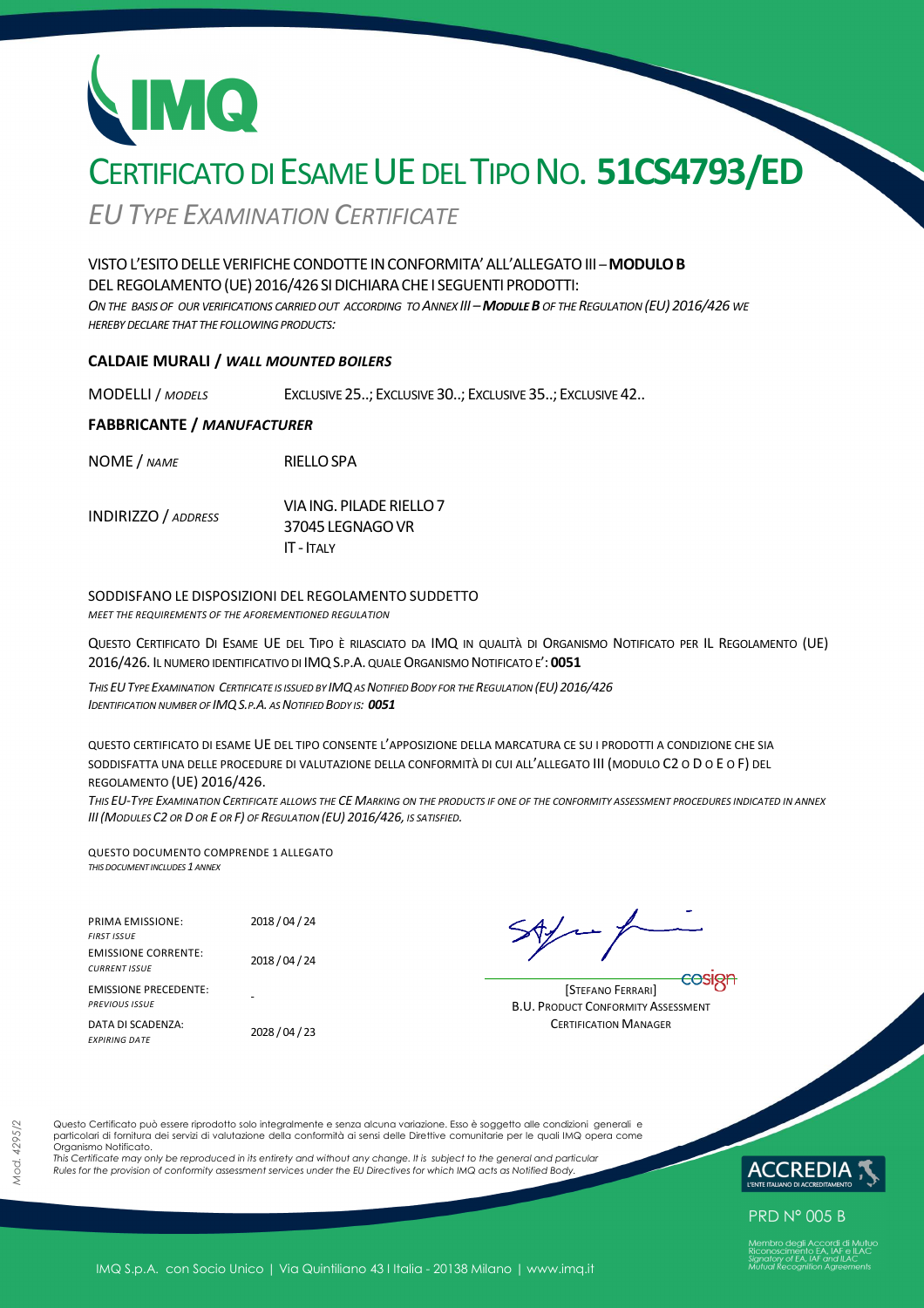



 $CF$ 

**Allegato al Certificato di Esame CE/UE di Tipo Annex to EC/EU Type Examination Certificate**

Prima emissione | First issue 2018-04-24 Emissione corrente | Current issue 2018-04-24 Emissione precedente | Previous issue

### **Prodotto | Product**

## **Caldaie murali Wall mounted boilers**

### **Fabbricante | Manufacturer**

**RIELLO SPA VIA ING. PILADE RIELLO 7 37045 LEGNAGO VR IT - Italy**

### **Costruito presso (sito produttivo) | Manufactured at (factory location)**

PI.S0004R

EN 15502-1:2012 + A1:2015 EN 15502-2-1:2012 + A1:2016

**Norme Standards**

**Marcatura | Marking**

EN 15502-1:2012 + A1:2015 EN 15502-2-1:2012 + A1:2016

### **Rapporti | Test Reports**

AG18-0024591-01

### **Caratteristiche tecniche | Technical characteristics**

Tipo di installazione | Type of installation **B23P-B53P-C13-C33-C43-C53-C63-C83-C93-C13x-C33x-C43x-C53x-C63x-C83x-C93x** Temperatura max acqua | Max water temperature **90 °C** Pressione max acqua in riscaldamento | Max water pressure **3 bar** for heating Tensione nominale | Rated voltage **230 V** Grado protez. contro umidita' e penetr.acqua | Degree of **IPX5D** protection against moisture Tipo di funzionamento | Type of working **range rated**

### **Articoli (con dettagli) | Articles (with details)**

AR.S0032

| ້                                                                                 |                                                                  |
|-----------------------------------------------------------------------------------|------------------------------------------------------------------|
| Marca / Trade mark <b>BERETTA</b>                                                 |                                                                  |
|                                                                                   | Modello   Model Exclusive 25C                                    |
| Portata termica nominale / Nominal heat input 18,0 kW (26,0 kW DHW)               |                                                                  |
| Potenza termica nominale   Nominal heat output 17.6 kW                            |                                                                  |
| Portata termica ridotta   Minimum heat input 3,7 kW (5,2 kW G31)                  |                                                                  |
| Potenza termica ridotta   Minimum heat output 3,61 kW (5,03 kW G31)               |                                                                  |
| Produzione acqua calda sanitaria / Hot-water production Istantanea / Istantaneous |                                                                  |
|                                                                                   | Tipo di caldaia / Type of boiler condensazione/condensing boiler |
|                                                                                   |                                                                  |

| AR.S00326                                                           |                                                                  |
|---------------------------------------------------------------------|------------------------------------------------------------------|
| Marca / Trade mark <b>BERETTA</b>                                   |                                                                  |
|                                                                     | Modello   Model Exclusive 25R                                    |
| Portata termica nominale   Nominal heat input 18.0 kW               |                                                                  |
| Potenza termica nominale   Nominal heat output 17.6 kW              |                                                                  |
| Portata termica ridotta   Minimum heat input 3,7 kW (5,2 kW G31)    |                                                                  |
| Potenza termica ridotta   Minimum heat output 3,61 kW (5,03 kW G31) |                                                                  |
|                                                                     | Tipo di caldaia / Type of boiler condensazione/condensing boiler |
|                                                                     |                                                                  |

AR.S00327

Marca | Trade mark **BERETTA**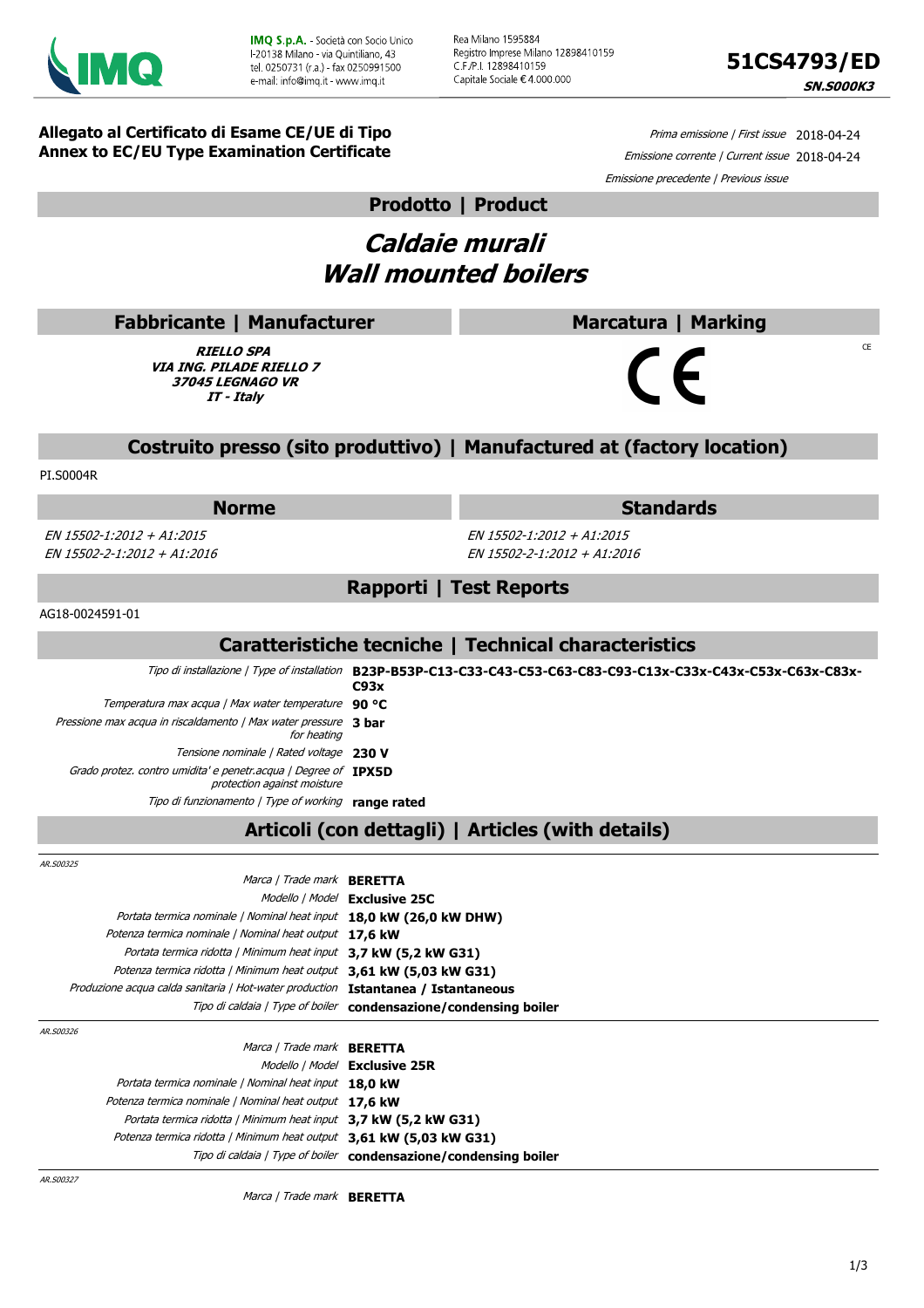

Rea Milano 1595884 Registro Imprese Milano 12898410159 C.F./P.I. 12898410159 Capitale Sociale €4 000 000



| Allegato al Certificato di Esame CE/UE di Tipo<br><b>Annex to EC/EU Type Examination Certificate</b> |                                                                           | Prima emissione   First issue 2018-04-24      |
|------------------------------------------------------------------------------------------------------|---------------------------------------------------------------------------|-----------------------------------------------|
|                                                                                                      |                                                                           | Emissione corrente   Current issue 2018-04-24 |
|                                                                                                      |                                                                           | Emissione precedente   Previous issue         |
|                                                                                                      | Modello   Model Exclusive 30C                                             |                                               |
| Portata termica nominale   Nominal heat input 24,0 kW (30,0 kW DHW)                                  |                                                                           |                                               |
| Potenza termica nominale   Nominal heat output 23,54 kW                                              |                                                                           |                                               |
| Portata termica ridotta   Minimum heat input 4,3 kW (6,0 kW G31)                                     |                                                                           |                                               |
| Potenza termica ridotta   Minimum heat output 4,19 kW (5,86 kW G31)                                  |                                                                           |                                               |
| Produzione acqua calda sanitaria   Hot-water production Istantanea / Istantaneous                    |                                                                           |                                               |
|                                                                                                      | Tipo di caldaia   Type of boiler <b>condensazione / condensing boiler</b> |                                               |
| AR.S00328                                                                                            |                                                                           |                                               |
| Marca   Trade mark BERETTA                                                                           |                                                                           |                                               |
|                                                                                                      | Modello   Model Exclusive 35C                                             |                                               |
| Portata termica nominale   Nominal heat input 32,0 kW (34,6 kW DHW)                                  |                                                                           |                                               |
| Potenza termica nominale   Nominal heat output 31,39 kW                                              |                                                                           |                                               |
| Portata termica ridotta   Minimum heat input 5,1 kW (7,2 kW G31)                                     |                                                                           |                                               |
| Potenza termica ridotta   Minimum heat output 4,99 kW (6,92 G31)                                     |                                                                           |                                               |
| Produzione acqua calda sanitaria   Hot-water production Istantanea / Istantaneous                    |                                                                           |                                               |
|                                                                                                      | Tipo di caldaia / Type of boiler condensazione/condensing boiler          |                                               |
| AR.S00329                                                                                            |                                                                           |                                               |
| Marca / Trade mark <b>BERETTA</b>                                                                    |                                                                           |                                               |
|                                                                                                      | Modello   Model Exclusive 35R                                             |                                               |
| Portata termica nominale   Nominal heat input 32,0 kW (34,6 kW DHW)                                  |                                                                           |                                               |
| Potenza termica nominale   Nominal heat output 31,39 kW                                              |                                                                           |                                               |
| Portata termica ridotta   Minimum heat input 5,1 kW (7,2 kW G31)                                     |                                                                           |                                               |
| Potenza termica ridotta   Minimum heat output 4,99 kW (6,92 kW G31)                                  |                                                                           |                                               |
|                                                                                                      | Tipo di caldaia / Type of boiler condensazione/condensing boiler          |                                               |
| AR.S0032A                                                                                            |                                                                           |                                               |
| Marca / Trade mark <b>BERETTA</b>                                                                    |                                                                           |                                               |
|                                                                                                      | Modello   Model Exclusive 42C                                             |                                               |
| Portata termica nominale   Nominal heat input 35,0 kW (42 kW DHW)                                    |                                                                           |                                               |
| Potenza termica nominale   Nominal heat output 34,3 kW                                               |                                                                           |                                               |
| Portata termica ridotta   Minimum heat input 6 kW (8,4 kW G31)                                       |                                                                           |                                               |
| Potenza termica ridotta   Minimum heat output 5,87 kW (8,11 kW G31)                                  |                                                                           |                                               |
| Produzione acqua calda sanitaria   Hot-water production Istantanea / Istantaneous                    |                                                                           |                                               |
|                                                                                                      | Tipo di caldaia / Type of boiler <b>condensazione/condensing boiler</b>   |                                               |
| AR.S0032B                                                                                            |                                                                           |                                               |
| Marca / Trade mark <b>BERETTA</b>                                                                    |                                                                           |                                               |
|                                                                                                      | Modello   Model Exclusive 42R                                             |                                               |
| Portata termica nominale   Nominal heat input 35,0 kW                                                |                                                                           |                                               |
| Potenza termica nominale   Nominal heat output 34,3 kW                                               |                                                                           |                                               |
| Portata termica ridotta   Minimum heat input 6 kW                                                    |                                                                           |                                               |
| Potenza termica ridotta   Minimum heat output 5.87 kW                                                |                                                                           |                                               |

### Tipo di caldaia | Type of boiler **condensazione/condensing boiler**

### **Ulteriori informazioni |Additional Information**

Le sopraindicate apparecchiature possono essere installate in luoghi parzialmente coperti con una temperatura ambiente -5°C. / The above mentioned appliances could be installed in partially covered places with an ambient temperature of -5°C.

**Paesi di destinazione | Countries of destination**

|                                                |            |                      | Paesi di destinazione   Countries of destination |
|------------------------------------------------|------------|----------------------|--------------------------------------------------|
| Paesi di destinazione/Countries of destination | Siala/Code | Categorie/Categories | Gas e pressioni/Gas and supply pressures         |
| ALBANIA/ALBANIA                                | AL         | II2H3P               | $G20 = 20$ mbar<br>$G31 = 37mbar$                |
| AUSTRIA/AUSTRIA                                | AT         | II2H3P               | $G20 = 20$ mbar<br>$G31 = 50$ mbar               |
| BULGARIA/BULGARIA                              | BG         | II2H3P               | $G20 = 20$ mbar<br>$G31 = 37mbar$                |